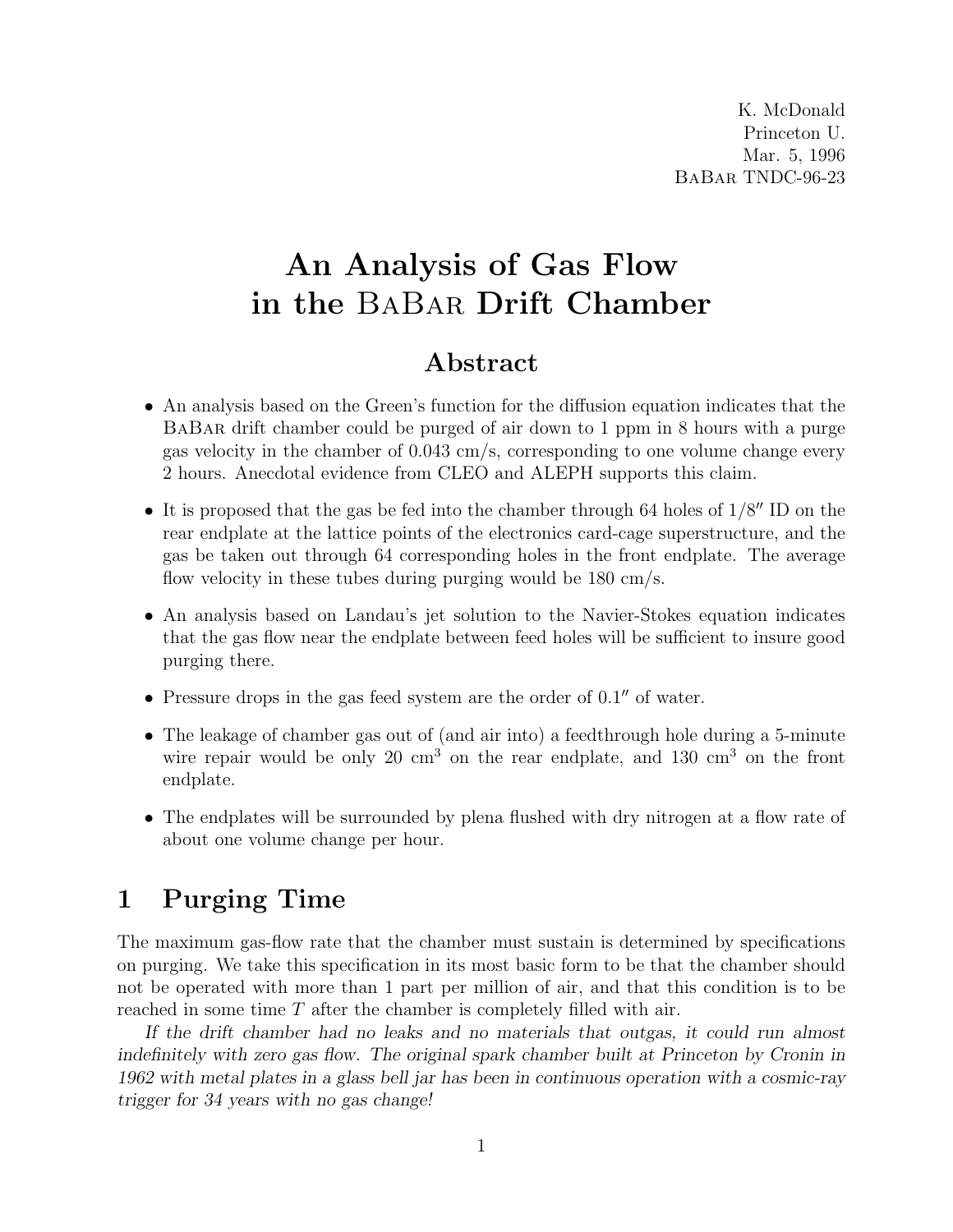#### 1.1 Classic Lore

A classic criterion for purging is derived as follows. Suppose that during each volume change the old and new gas completely mix. Then to a good approximation the concentration of the original gas (*i.e.*, air) drops by half. Then after  $N$  volume changes the concentration of the original gas is  $2^{-N}$ . If we want this concentration to be  $10^{-6}$  we find that 19.93 gas changes are required, in agreement with the 'lore' that chambers don't work well until after 20 gas changes.

#### 1.2 A One-Dimensional Model

However, the assumption that the old and new gases mix completely is not very accurate, since the rate of mixing is governed by the relatively slow process of mutual diffusion. On p. 263 of The Mathematical Theory of Non-Uniform Gases by S. Chapman and T.G. Cowlings (Cambridge U. Press, 1970) I read that the mutual diffusion coefficient  $D$  for He-O<sub>2</sub> mixtures is 0.626 cm<sup>2</sup>/sec, and 0.607 for He-N<sub>2</sub> mixtures. In general, a light-heavy gas mixture has diffusion coefficient near 2/3 (while heavy-heavy mixtures have coefficients in the range 0.1-  $(0.2)$ .

Unfortunately, analytic solutions to the time dependence of diffusing gas mixtures are sparse. Indeed, there appears to be exactly one known solution, but of a useful character. It applies to one-dimensional diffusion, where the density  $n(x, t)$  of one of the species considered as a perturbation on a near-uniform background of the other obeys the differential equation

$$
\frac{\partial n}{\partial t} = D \frac{\partial^2 n}{\partial x^2}.
$$

A solution to this equation is known for the initial condition that the concentration of the first gas is a delta function about  $x = 0$  at time  $t = 0$ :

$$
n(x,t) = \frac{n_0}{2\sqrt{\pi Dt}}e^{-x^2/4Dt},
$$

This solution can be used as a Green's function to generate a formal solution to the case that the initial density  $n(x, 0)$  is known:

$$
n(x,t) = \frac{1}{2\sqrt{\pi Dt}} \int_{-\infty}^{\infty} e^{-(x-x')^2/4Dt} n(x',0) dx', \qquad (t > 0).
$$

I use this relation to make an estimate of the purging problem as follows. Approximate the chamber as one dimensional and covering the interval  $0 \leq x \leq L$ , with a gas flow velocity v in the  $+x$  direction. At  $t=0$  there is a sharp transition between the air at  $x>0$ , and the chamber gas at  $x < 0$  that is about to flow into the chamber to replace the air. Now when  $v \ll v_{\text{sound}}$  we invoke the principal of relativity: the problem of flowing gas in which we desire the concentration of air at  $x = L$  is equivalent to the problem with no gas flow where we examine the gas concentration at  $x = L - vt$ .

I claim this approach will actually overestimate the residual concentration of air in the chamber; in our model all the air originally at  $x > 0$  retains some probability of diffusing into the oncoming chamber gas, while in practice once the air exits the chamber at  $x = L$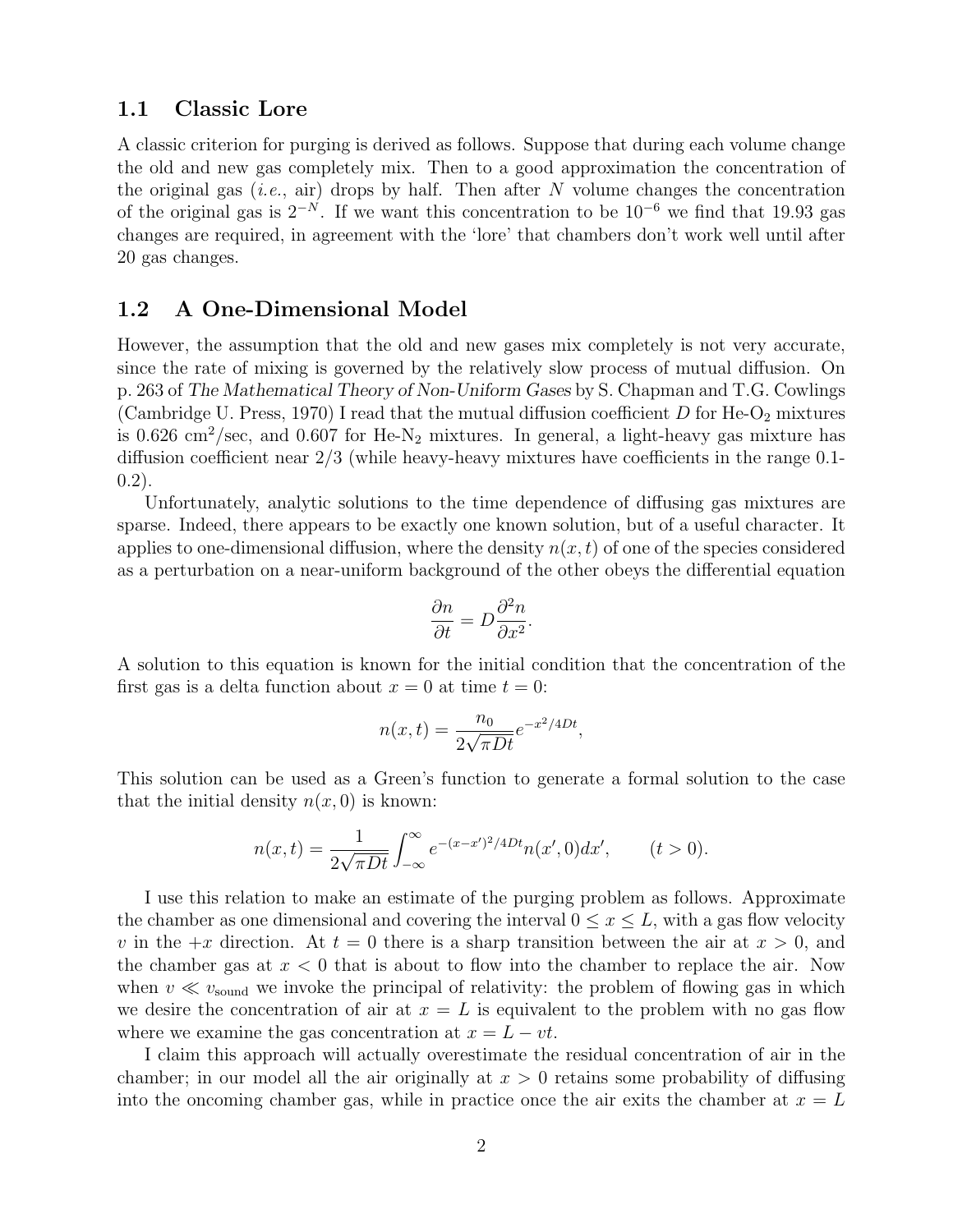is has very little probability of diffusing back into the chamber due to the much higher flow rate in the exhaust tube(s).

The air concentration in the chamber  $x = L$  is thus estimated to be

$$
n(L,t) = \frac{1}{2\sqrt{\pi Dt}} \int_0^\infty e^{-(L-vt-x')^2/4Dt} dx' = \frac{1}{2} \text{erfc}\left(\frac{vt-L}{\sqrt{4Dt}}\right),
$$

taking  $n(x, 0)$  to be 1 for  $x > 0$  and 0 for  $x < 0$ , where

$$
\text{erfc}(z) \equiv \frac{2}{\sqrt{\pi}} \int_z^{\infty} e^{-z^2} dz \approx \frac{e^{-z^2}}{\sqrt{\pi z}} \text{ for large } z
$$

is the complement of the error function.

We desire that the remaining concentration of air at  $x = L$  be only  $10^{-6}$ , which implies that the argument of the erfc is about 3.4.

To complete the model we must chose the time at which we desire the concentration of air to drop to  $10^{-6}$ . I take this as

$$
T = 8
$$
 hours = 28800 sec,

so the chamber could be operational only one shift after being completely filled with air. Then using  $D \approx 2/3$  cm<sup>2</sup>/sec as noted above I find the gas velocity in the chamber must be

$$
v = 0.043 \text{ cm/sec}
$$

during purging.

The time to change a chamber volume is then  $L/v$  which is about 7000 sec  $\approx 2$  hours for chamber length  $L = 300$  cm. During the 8-hour purge the chamber undergoes only about 4 volume exchanges, much less than suggested by the 'lore'.

#### 1.3 Stagnant Regions?

The one-dimensional model assumes that the gas flows axially only. But in practice the gas will enter through a finite number of holes in the endplate. The regions close to the endplate between the holes will be somewhat stagnant and might, in effect, remain as pockets of air that will contaminate the chamber for a long time.

If pockets exist where the flow rate is zero they would be quite a problem as the following estimate shows. In the absence of flow, only diffusion can remove the air. Suppose the characteristic size of a stagnant region is x. Then the concentration of air molecules originally in the center of that region drops in time as  $1/\sqrt{4\pi Dt}$  using the delta-function solution to the diffusion equation. We want the concentration over a region of length  $x$  to have dropped to 10<sup>-6</sup>, which implies that the time required for this is  $10^{12}x^2/4\pi D$  sec. With x of order 10 cm and  $D \approx 1$  cm<sup>2</sup>/s we would need about 10<sup>6</sup> years for the chamber to purge!

This reinforces the theme of the previous subsection that flow not diffusion is the mechanism of purging.

Therefore we inquire as to the likely flow pattern of gas that enters the chamber through a small hole. There are only about five analytic solutions to problems of viscous flow, including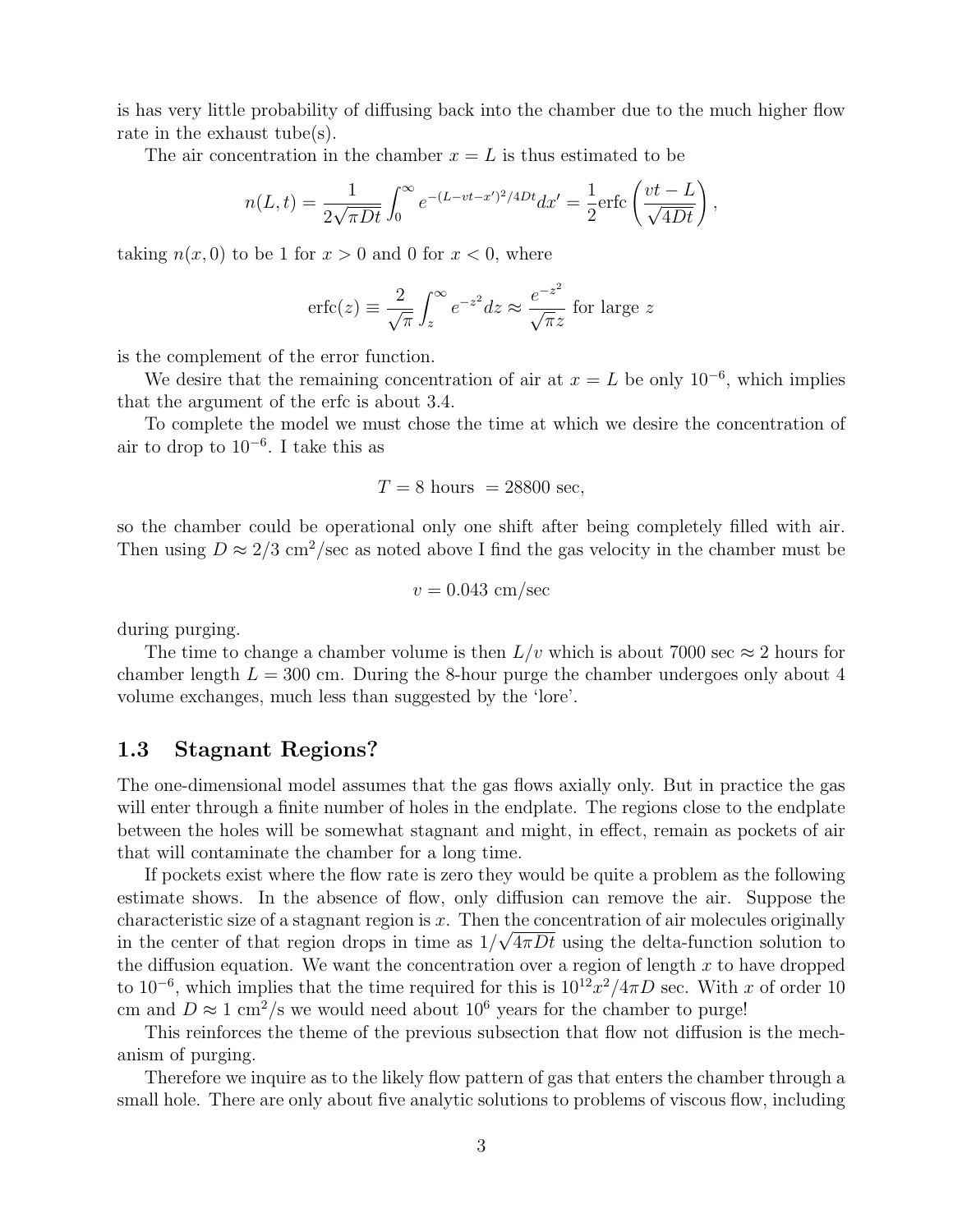falling spheres (Stokes), flow in a circular tube (Poiseuille/Stokes) and flow out of the tip of a tiny nozzle into open space (Landau). I will use the latter result as the basis for an estimate. See sec. 23 of Fluid Mechanics, 2nd. ed., Vol. 6 of the Landau & Lifshitz Course of Theoretical Physics (Pergamon Press, 1987).

In addition to the usual condition of incompressible flow,  $\nabla \cdot \mathbf{v} = 0$ , jet flow in a viscous gas conserves momentum (but not energy). Then it turns out that all properties of the jet can be related to a single dimensionless parameter  $a$ , where the momentum flux is

$$
\Pi = \frac{16\pi\eta^2}{\rho} f(a), \quad \text{where} \quad f(a) = a \left\{ 1 + \frac{a}{3(a^2 - 1)} - \frac{a}{2} \ln \frac{a + 1}{a - 1} \right\},
$$

 $\eta$  is the viscosity,  $\rho$  is the density of the gas, and parameter a varies from 1 to  $\infty$  as the momentum flux varies from  $\infty$  to 0. The flow velocity in spherical coordinates is

$$
v_r = \frac{2\eta}{\rho r} \left\{ \frac{a^2 - 1}{(a - \cos \theta)^2} - 1 \right\}, \qquad v_\theta = -\frac{2\eta \sin \theta}{\rho r (a - \cos \theta)}.
$$

We will use limiting forms of these expressions in subsequent arguments.

In the CRC Handbook of Chemistry and Physics I find the viscosity  $\eta$  of helium as 194  $\mu$ pois at STP, that of propane as 80  $\mu$ pois and pentane as 68  $\mu$ pois. I estimate the viscosity of isobutane as 74  $\mu$ pois, and that of a 90/10 He-isobutane mixture as 182  $\mu$ pois. I believe the pois is the cgs unit of viscosity.

Some care is required in using Landau's 'free' jet solution in a situation where walls are present. His solution obeys both the continuity equation (conservation of molecules) and momentum conservation. Of these two only the continuity equation holds exactly in our situation; the chamber walls can absorb momentum that would still be contained in a 'free' jet.

If the gas flows into the chamber through  $N = 64$  holes, the equation of continuity tells us that the average velocity  $\overline{v}$  in the feed tubes obeys

$$
\overline{v} = v \frac{A_{\text{chamber}}}{NA_{\text{tube}}} = v \frac{r_2^2 - r_1^2}{Nr_0^2} = 0.043 \frac{81^2 - 24^2}{64(0.15)^2} = 180 \text{ cm/s},
$$

supposing the feed tubes have  $1/4''$  OD and  $1/8''$  ID so  $r_0 = 0.15$  cm, and that the chamber radii are  $r_1 = 24$  cm and  $r_2 = 81$  cm. This is a modest velocity.

The flow pattern of gas in small tubes obeys Poiseuille's law that the radial dependence of the velocity is  $\overline{a}$ !<br>!

$$
v(r) = 4\overline{v}\left(1 - \frac{r^2}{r_0^2}\right), \qquad (0 \le r \le r_0).
$$

The momentum density in the tube is  $\rho v$ , so the momentum flux is

$$
\Pi_{\text{tube}} = \int_0^{r_0} \rho v^2 \ 2\pi r dr = \frac{16}{3} \rho \overline{v}^2 A_{\text{tube}}.
$$

A 90/10 He/isobutane gas mixture has density  $\rho = 0.00042$  g/cm<sup>3</sup>. Then  $\Pi_{\text{tube}} = 5.13$  $g-cm/s<sup>2</sup>$ , and the total momentum flux in 64 tube is 328 g-cm/s<sup>2</sup>.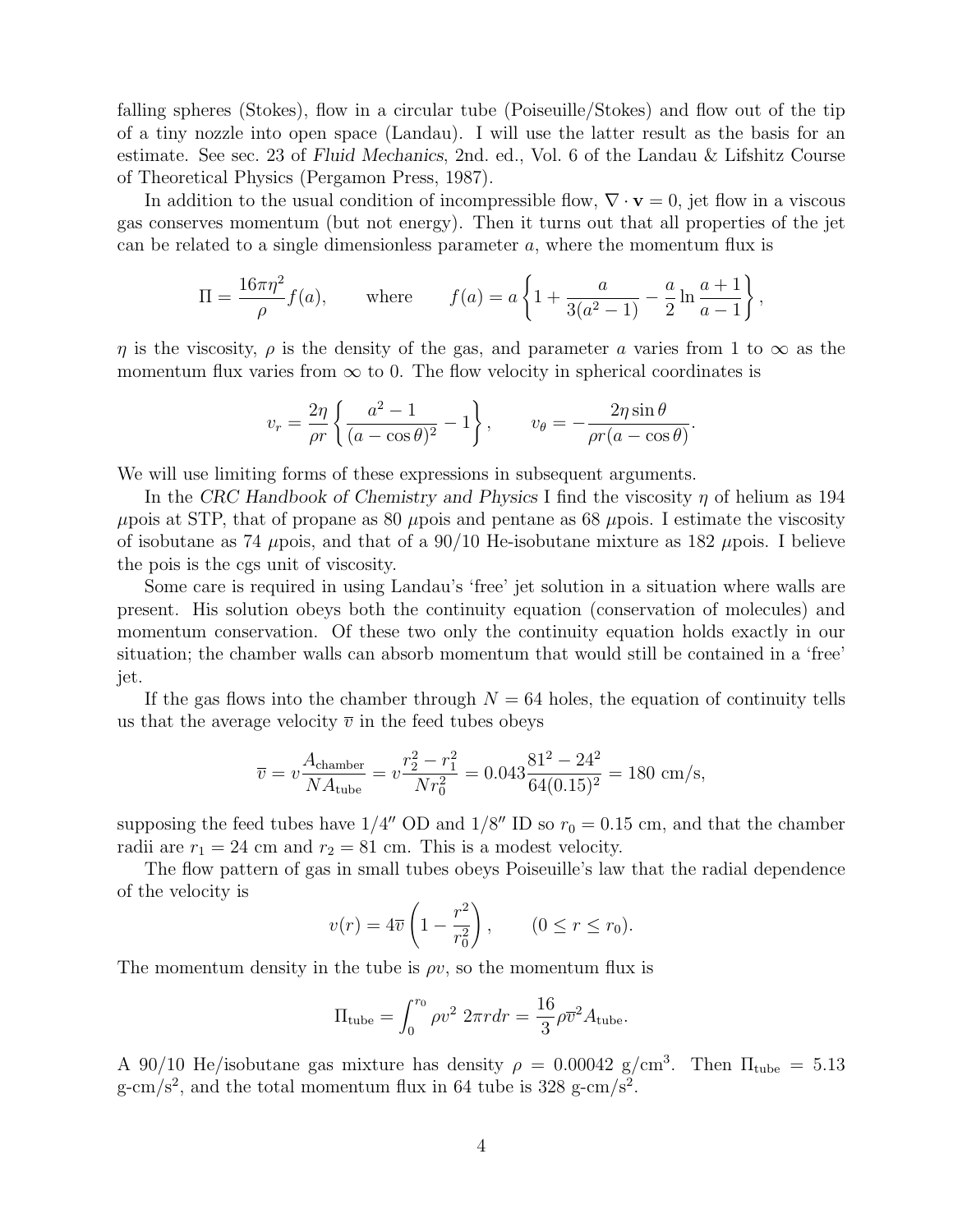For comparison, the momentum flux in the chamber is  $\Pi_{\text{chamber}} = \rho v^2 A = \pi \rho v^2 (r_2^2 - r_1^2)$  $0.0146$  g-cm/s<sup>2</sup>. Essentially all of the momentum flux in the inlet tubes is lost somewhere onto the chamber walls, causing a force of 328 dynes  $\approx 1/3$  gram weight, which is negligible in practice. Hence Landau's solution cannot be correct in detail for our chamber, but we wish to use it to derive insight into the behavior of the gas flow near an inlet hole.

If we proceed using  $\Pi_{\text{tube}} = 5$  g-cm/s<sup>2</sup> we will soon find jet parameters that imply a flow velocity near the hole many times 180 cm/s. This seems implausible to me, so instead I choose a value for the jet momentum flux that corresponds to axial flow velocities of  $4\overline{v} = 720 \text{ cm/s}$ (the peak velocity in the feed tube) at a distance  $r_0$  from the hole. Using a result from p. 83 of Landau and Lifshitz I therefore take  $\Pi_{\text{tube}} = 8\pi \eta r_0 (4\overline{v})/3 = 2.67\pi (0.000182)(0.15)(720) =$  $0.164$  g-cm/s<sup>2</sup>.

Such a jet is reasonably 'strong' according to Landau, and its flow pattern is characterized by angle  $\theta_0$  where

$$
\theta_0^2 = \frac{64\pi\eta^2}{3\rho\Pi} = 0.032
$$
, so  $\theta_0 = 0.18$  rad = 10<sup>°</sup>.

At small angles the velocity follows

$$
v_r = \frac{8\eta\theta_0^2}{\rho r(\theta^2 + \theta_0^2)^2}, \qquad v_\theta = -\frac{4\eta\theta}{\rho r(\theta^2 + \theta_0^2)},
$$

and  $v_r(r, 0) = 4\overline{v}r_0/r = 108/r$  cm/s. At large angles the behavior is independent of the precise value of the jet momentum flux Π provided it is 'large':



The figure shows streamlines of the jet.

Of greatest interest to us is the result  $v_r = -0.87/r$  cm/s at large angles to the jet, near the surface of the endplate. The jet sucks in gas from the chamber and spews it forward along with the gas entering the chamber from the tube. Na¨ıvely, Bernoulli's equation tells us that the high-velocity region of the jet is at low pressure, so gas outside the jet will be sucked into the side of the jet. This action is excellent for purging the gas near the endplate; even at  $r = 20$  cm from a hole the induced (transverse) flow velocity is 0.043 cm/s, equal to the average axial velocity over the whole chamber.

The preceding argument assumes the gas flows into the chamber at the endplate. But the gas must also flow out somewhere – into holes in the front endplate in my view. Because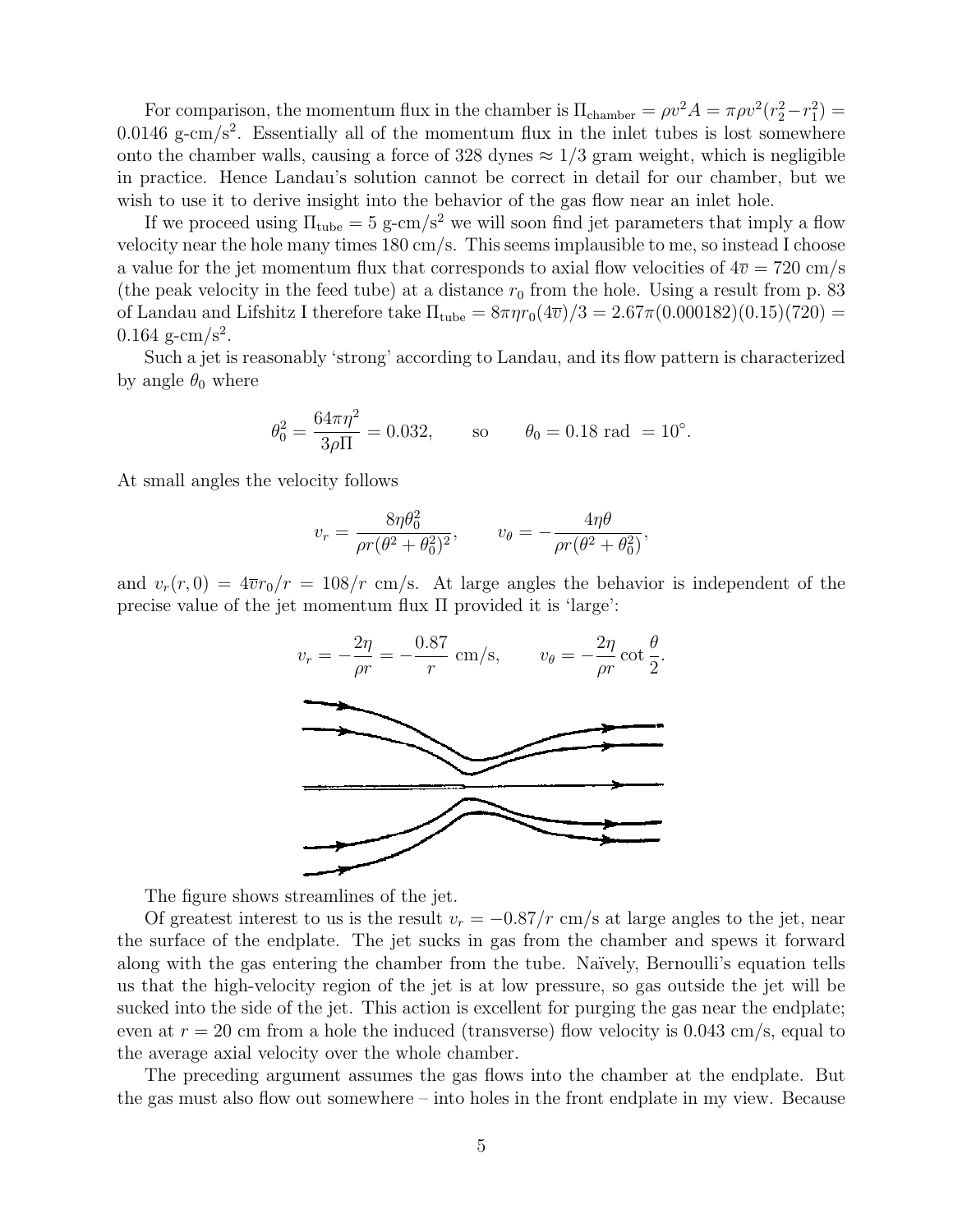the Navier-Stokes equation involves energy dissipation its solutions are not time-reversal invariant in general. In particular, Landau's jet solution does not apply to flow disappearing into a small hole. However, we can use the continuity equation and Bernoulli's equation to gain qualitative insight. As the gas nears a small-diameter exit hole its velocity must increase; the high-velocity region will be at lower pressure and again gas will be sucked into the side of the 'sink' flow. As before, the induced transverse flow will purge the regions near the endplates but between the exit holes.

I conclude that there will be no stagnant regions in the chamber.

#### 1.4 CLEO and ALEPH

Anecdotal reports from ALEPH and CLEO indicate that indeed they achieve operating conditions within about 8 hours of purging with one volume change avery 2-3 hours. The anecdotes further claim this good performance depends on clever placement of the gas inlet and outlet tubes; namely bring gas in at the top of the chamber and take it out at the both somehow gaining a gravitational boost. I doubt this explanation is relevant, and also doubt the placement of the inlets and outlets matters at all so long as they are not too far from one another.

Instead, we have shown that when the gas flow rate is high enough the air does not diffuse into the oncoming chamber gas to any significant extent, and the purging cycle can be much faster the expected from 'classic lore'.

I infer that is it sensible to retain the suggestion that the gas enter the chamber through a number of holes in the rear endplate, and exit through holes in the front endplate.

### 2 Pressure Differentials

Poiseuille's law also tells us that an average flow velocity  $\overline{v}$  in a tube of radius r and length L requires a pressure drop  $\Delta P = 8\eta L \overline{v}/r^2$ .

For example, the purging flow of  $v = 0.043$  cm/s in the chamber requires a pressure drop of  $3 \times 10^{-6}$  dynes/cm<sup>2</sup> =  $3 \times 10^{-12}$  atmospheres. This does not appear to cause any problem.

If the  $1/8''$  ID tubes that feed the gas into the chamber are 20 cm long between a largerdiameter manifold and the endplate, the pressure drop across these tubes when flowing gas at 180 cm/s would be  $2.3 \times 10^{-4}$  atmospheres  $\approx 0.1''$  of water. Again, no problem.

# 3 Helium Leakage During Wire Repair

The chamber will be operated slightly above atmospheric pressure, perhaps about  $0.1''$  of water =  $2.5 \times 10^{-4}$  dyne/cm<sup>2</sup>. During the extraction of a broken wire this pressure would cause a gas flow out of the 3.2-cm-long feedthrough hole in the rear endplate at a rate  $Q = \pi r^4 \Delta P/(8\eta L)$  according to Poiseuille. Through a 0.45-cm-diameter sense-wire hole we will have flow rate  $Q = 1.4 \times 10^{-4}$  cm<sup>3</sup>/s. If the feedthrough hole is open for, say, 5 minutes during the repair the total leakage would be 0.04 cm<sup>3</sup>. If the front endplate is only 0.5 cm thick the leakage there would be 6 times larger.